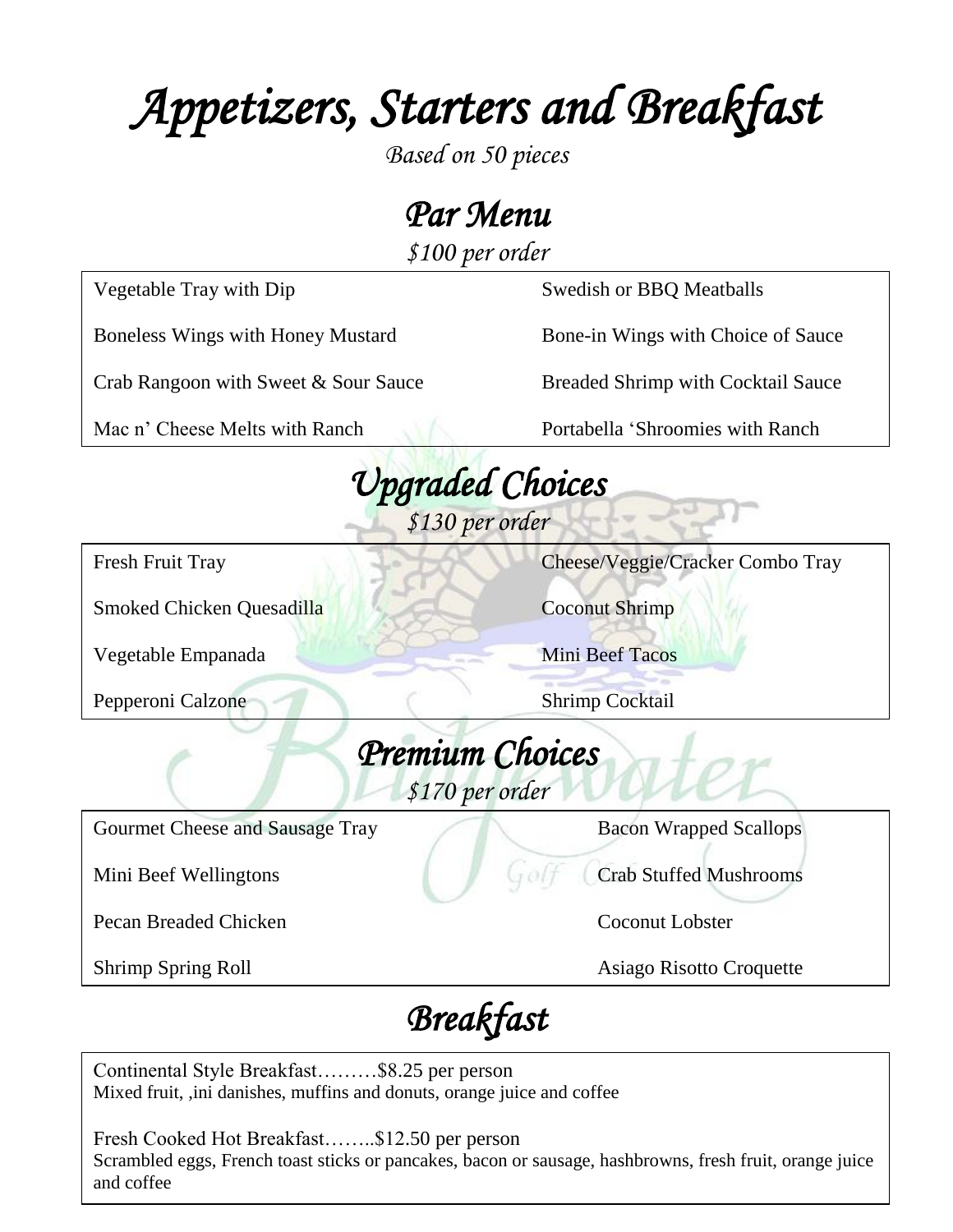*Banquet Entrees* 

*All entrees include garden salad, fresh baked bread and choice of vegetable and starch\*\* Prices do not include applicable taxes (7%) and gratuities (18%)*

## *Chicken*

Mushroom Sherry Chicken \$20 *Topped with mushroom sherry reduction*

Almond Crusted Chicken \$20 *Fried and topped with a honey jalapeno sauce*

Herb Marinated Chicken \$19 *Marinated in a blend of herbs &spices then grilled*

## *Beef and Pork*

10 oz. Kobe Sirloin \$27 *Grilled and served with a red zinfandel reduction*

8 oz. Prime Rib (10 guest min.) \$25 *Roasted with our special house rub and served with Au Jus*

> Roast Beef \$19 *Slow roasted top round served in Au Jus*

Pork Tenderloin \$20 *Served with a creamy gravy made from its own pan juices*

## *Seafood*

Seared Ahi Tuna \$24 *Served with a teriyaki/scallion aioli*

Herb & Lemon Grilled Salmon \$23 *Just as it says!!*

Grilled Mahi Mahi \$20 *Caribbean spiced and served with a pineapple cilantro salsa*

> Potato Crusted Tilapia \$18 *Fried and served a lemon-caper remoulade*

### *Pasta and Deli\*\**

Lasagna \$18 *Delicious layers of pasta, whipped ricotta and tomato sauce. Served with salad and bread only*

Deli Buffet \$15

*Ham, Turkey and roast beef with cheeses, lettuce, tomato and condiments Served with chips, cookies and choice of potato salad, pasta salad or baked beans*